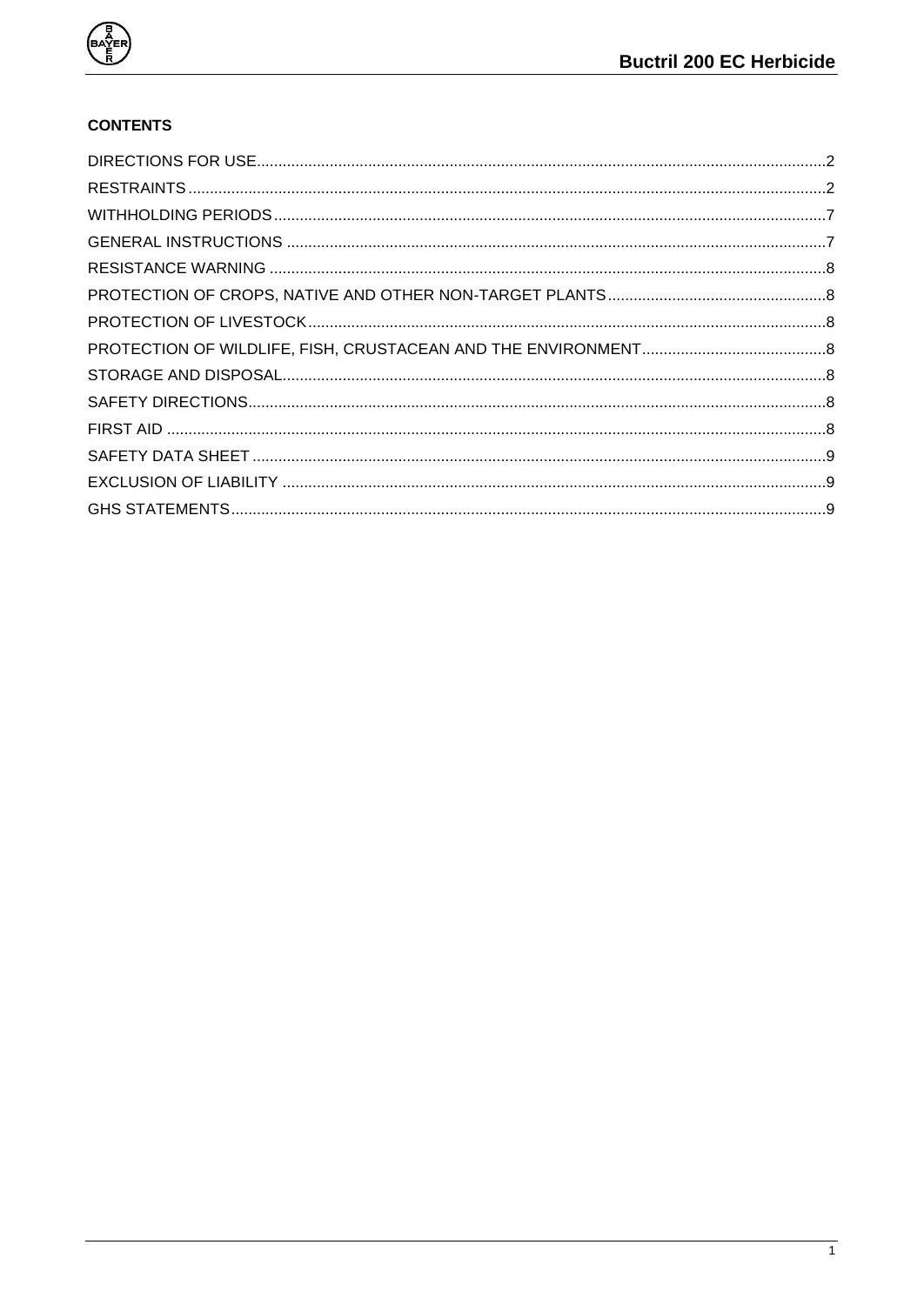

#### **POISON KEEP OUT OF REACH OF CHILDREN READ SAFETY DIRECTIONS BEFORE OPENING OR USING**

# **Buctril® 200 EC**

# **HERBICIDE**

# **ACTIVE CONSTITUENT: 200 g/L BROMOXYNIL present as the n-octanoyl ester SOLVENT: 616 g/L LIQUID HYDROCARBON**

| <b>GROUP</b> | <b>HERBICIDE</b> |
|--------------|------------------|
|              |                  |

**For the control of weeds in wheat, oats, barley, cereal rye and triticale (alone or undersown), linseed, clover and lucerne pastures, turf, fallow, non-crop, roadsides and rights-of-way as specified in the Directions for Use table**

# <span id="page-1-0"></span>**DIRECTIONS FOR USE**

# <span id="page-1-1"></span>**RESTRAINTS**

**DO NOT** apply by mister machines.

**DO NOT** apply if crops or weeds are stressed due to excessively dry or moist conditions.

**DO NOT** apply to diseased or frost-affected crops or if frosts are imminent.

**DO NOT** apply if rain is expected within three hours.

**DO NOT** apply to lucerne crops or clover-based pastures or turf in temperatures above 20°C or when temperatures above 20 °C may follow for some days after application.

| <b>CROP/</b><br><b>SITUATION</b>                                                                                                                                                                                                                       | <b>WEEDS CONTROLLED</b>                                                                                                                                                                                                                                                                                                                                                                                                                                                                                                                                                                                                                                                                                                       | <b>WEED</b><br><b>STAGE</b>                                                                                                                                                          | <b>STATE</b>         | <b>RATE</b>        | <b>CRITICAL COMMENTS</b>                                                                                                                                                                                                                                                                                                                                                                                                                                                                                                                                                                                                                                                                                                                                                                                                                                             |
|--------------------------------------------------------------------------------------------------------------------------------------------------------------------------------------------------------------------------------------------------------|-------------------------------------------------------------------------------------------------------------------------------------------------------------------------------------------------------------------------------------------------------------------------------------------------------------------------------------------------------------------------------------------------------------------------------------------------------------------------------------------------------------------------------------------------------------------------------------------------------------------------------------------------------------------------------------------------------------------------------|--------------------------------------------------------------------------------------------------------------------------------------------------------------------------------------|----------------------|--------------------|----------------------------------------------------------------------------------------------------------------------------------------------------------------------------------------------------------------------------------------------------------------------------------------------------------------------------------------------------------------------------------------------------------------------------------------------------------------------------------------------------------------------------------------------------------------------------------------------------------------------------------------------------------------------------------------------------------------------------------------------------------------------------------------------------------------------------------------------------------------------|
| Wheat,<br>Barley,<br>Cereal Rye,<br>Oats,<br>Triticale,<br>including<br>those<br>undersown<br>with<br>Clover,<br>Lucerne or<br>Medic (Vic<br>only);<br>Linseed,<br>Clover or<br>Lucerne<br>Pastures;<br>Lotus seed<br>or forage<br>crops (QLD<br>only) | Amsinckia (Amsinckia<br>spp.), Black Bindweed<br>(Climbing Buckwheat),<br>(Fallopia convolvulus),<br>Capeweed (Arctotheca<br>calendula), Chamomile<br>(Matricaria<br>matricarioides),<br><b>Common Peppercress</b><br>(Lepidium africanum),<br><b>Corn Gromwell</b><br>(Ironweed, Sheepweed)<br>(Buglossoides arvensis),<br>Fat hen (Chenopodium<br>album), Field Madder<br>(Sherardia arvensis),<br><b>Lesser Swinecress</b><br>(Coronopus didymus),<br>Mountain Sorrel (Oxalis<br>acetosella) Purple<br>Calandrinia (Calandrinia<br>menziesii), Saffron<br>Thistle (Carthamus<br>lanatus), Shepherd's<br>Purse (Capsella burse-<br>pastoris), Three-horned<br>bedstraw (Gallium<br>tricornutum), Tree<br>Hogweed (Polygonum | Up to the 4-<br>leaf stage or<br>when plants<br>are no more<br>than 35mm<br>in diameter<br>Up to the $6-$<br>leaf stage or<br>when plants<br>are no more<br>than 50mm<br>in diameter | All<br><b>States</b> | 1.4L/ha<br>2.0L/ha | <b>CROP STAGE:</b><br>Wheat, Barley, Cereal<br>Rye,<br><b>Oats and Triticale:</b><br>3 leaf to full tillering (Z13-30).<br>Linseed: 50 to 150 mm high.<br>&<br>Clover:<br>Lucerne<br>After<br>seedlings have one trifoliate leaf<br>before<br>there<br>150 <sub>mm</sub><br>is<br>or<br>regrowth in established stands.<br>Lotus: Apply post-emergence at<br>least 4 weeks after sowing (crop<br>seedlings with a minimum of 2-6<br>true leaves).<br><b>APPLICATION:</b><br>Refer to General Instructions.<br>Avoid application when maximum<br>daily temperatures above 20°C<br>occur, or are likely to occur for a<br>few days after application. Good<br>coverage of the spray on the<br>weed is essential. Apply only in<br>the Autumn and Winter (mid-April<br>to end of August). For optimum<br>control, apply only when the<br>weeds are actively growing and |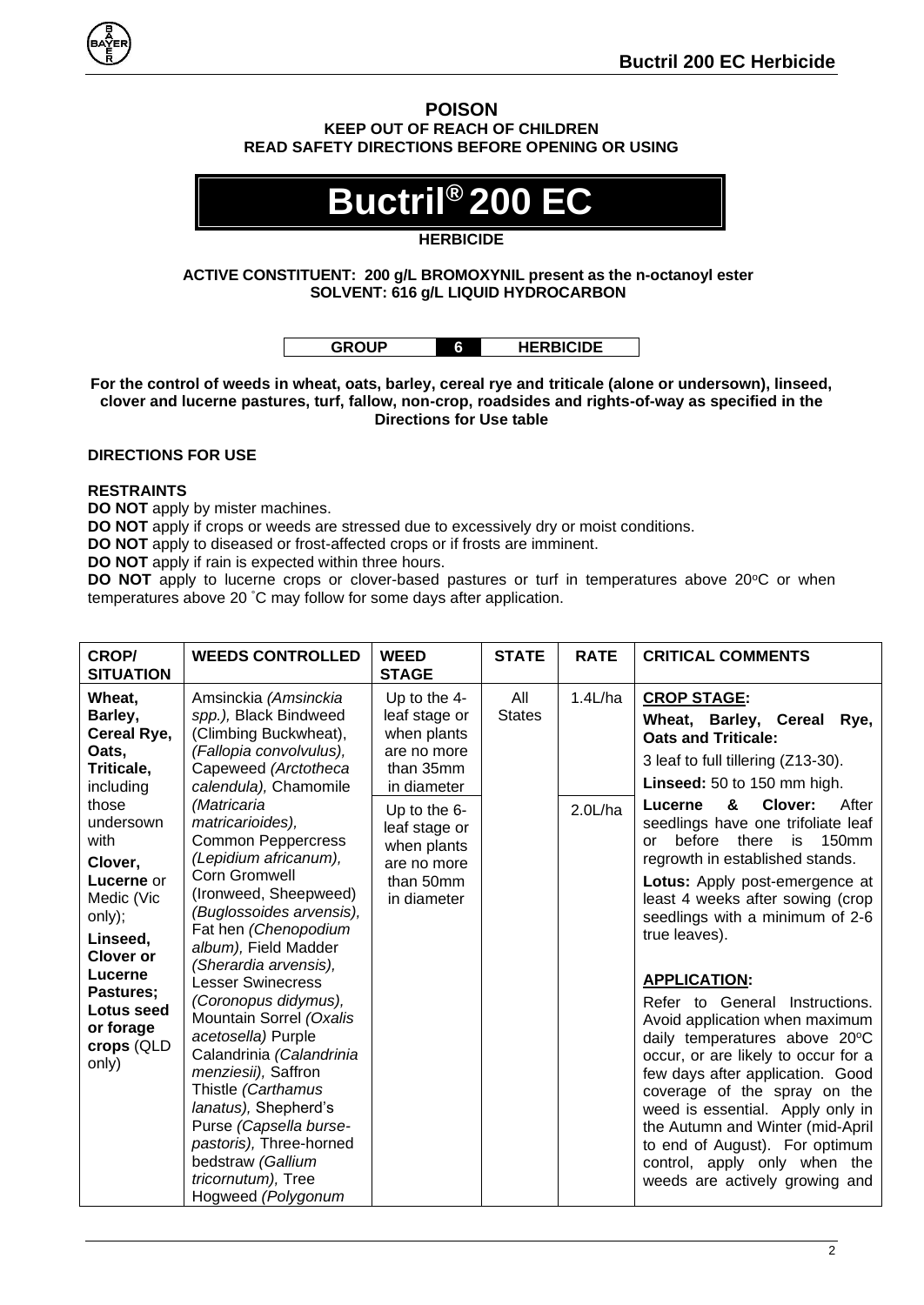| <b>CROP/</b><br><b>SITUATION</b>                                                                                                                                         | <b>WEEDS CONTROLLED</b>                                                                                                                                                                                                                                                                                                                                                                                                                                     | <b>WEED</b><br><b>STAGE</b>                                                              | <b>STATE</b>                          | <b>RATE</b>                                                                                                                                 | <b>CRITICAL COMMENTS</b>                                                                                                                                                                                                                                                                                                                                                                                                                                                                                                                                                         |
|--------------------------------------------------------------------------------------------------------------------------------------------------------------------------|-------------------------------------------------------------------------------------------------------------------------------------------------------------------------------------------------------------------------------------------------------------------------------------------------------------------------------------------------------------------------------------------------------------------------------------------------------------|------------------------------------------------------------------------------------------|---------------------------------------|---------------------------------------------------------------------------------------------------------------------------------------------|----------------------------------------------------------------------------------------------------------------------------------------------------------------------------------------------------------------------------------------------------------------------------------------------------------------------------------------------------------------------------------------------------------------------------------------------------------------------------------------------------------------------------------------------------------------------------------|
|                                                                                                                                                                          | patulum), Variegated<br>Thistle (Silybum<br>marianum)                                                                                                                                                                                                                                                                                                                                                                                                       |                                                                                          |                                       |                                                                                                                                             | before the weeds are shielded by<br>the crop.                                                                                                                                                                                                                                                                                                                                                                                                                                                                                                                                    |
|                                                                                                                                                                          | Mexican Poppy<br>(Argemone ochroleuca),<br><b>Three Cornered Jack</b><br>(Doublegee, Spiny<br>Emex) (Emex australis),<br>Turnip Weed (Giant<br>Mustard) (Rapistrum<br>rugosum), Wild Radish<br>(Raphanus<br>raphanistrum), Wild<br>Mustard (Sisymbrium<br>spp.) Wild Turnip<br>(Brassica tournefortii),<br>Wireweed## (Polygonum<br>aviculare), Paterson's<br>Curse# (Salvation Jane)<br>(Echium plantagineum)<br>Fumitories <sup>#</sup> (Fumaria<br>spp.) | Up to the 4-<br>leaf stage or<br>when plants<br>are no more<br>than 50mm<br>in diameter. | QLD,<br>NSW,                          |                                                                                                                                             | <b>CAUTION:</b><br><b>Lucerne and Clover:</b><br>This product will cause slight leaf<br>of<br>the<br>burning<br>undersown<br>DO NOT<br>lucerne and clover.<br>apply to Persian<br>clover or<br>Berseem clover.<br>Linseed: DO NOT spray Linseed<br>by aerial application.<br>Lotus: Some initial scorching of<br>leaves may occur in some cases.<br>Medics: Application to some<br>cultivars of medics may result in<br>unacceptable crop damage in<br>some situations.<br># Effective control of Paterson's<br>Curse and Fumitories will only be<br>obtained under good growing |
|                                                                                                                                                                          |                                                                                                                                                                                                                                                                                                                                                                                                                                                             |                                                                                          | VIC, SA,<br>WA&<br><b>ACT</b><br>only |                                                                                                                                             | conditions.<br>## Where Wireweed is growing<br>under stress, it has been found<br>to be less susceptible.                                                                                                                                                                                                                                                                                                                                                                                                                                                                        |
|                                                                                                                                                                          | Pheasant's Eye (Adonis<br>microcarpa), Birds Eye<br>(Carrot Weed) (Cotula                                                                                                                                                                                                                                                                                                                                                                                   | Up to the 4<br>true leaf<br>stage                                                        | SA only                               | 700<br>mL/ha                                                                                                                                | DO NOT use where undersown<br>Medics occur                                                                                                                                                                                                                                                                                                                                                                                                                                                                                                                                       |
|                                                                                                                                                                          | australis)                                                                                                                                                                                                                                                                                                                                                                                                                                                  | Greater than<br>the 4 true<br>leaf stage                                                 |                                       | 1.4 L/ha                                                                                                                                    |                                                                                                                                                                                                                                                                                                                                                                                                                                                                                                                                                                                  |
|                                                                                                                                                                          | Fireweed (Senecio spp.)                                                                                                                                                                                                                                                                                                                                                                                                                                     | Prior to<br>flower<br>development                                                        | QLD,<br>NSW,<br><b>ACT</b>            | 1.4 L/ha                                                                                                                                    | Apply during the Autumn-Winter<br>period when the weeds<br>are<br>young and actively growing.                                                                                                                                                                                                                                                                                                                                                                                                                                                                                    |
|                                                                                                                                                                          |                                                                                                                                                                                                                                                                                                                                                                                                                                                             | Early<br>flowering<br>stage                                                              | only                                  | 2.8 L/ha                                                                                                                                    |                                                                                                                                                                                                                                                                                                                                                                                                                                                                                                                                                                                  |
| Wheat,<br>Barley,<br>Cereal Rye,<br>Oats,<br>Triticale,<br>including<br>those<br>undersown<br>with Clover,<br>Lucerne or<br>Medics<br><b>Clover</b><br><b>Seed Crops</b> | Amsinckia (Amsinckia<br>spp,), Capeweed<br>(Arctotheca calendula),<br>Chamomile (Matricaria<br>matricarioides),<br>Charlock (Sinapis<br>arvensis), Fat Hen<br>(Chenopodium album),<br>Field Madder (Sherardia<br>arvensis), Hexham<br>Scent (King Island<br>Melilot) (Melilotus<br>indicus), Horned Poppy                                                                                                                                                   | Up to the 5-<br>leaf stage or<br>when plants<br>are no more<br>than 50mm<br>in diameter  | WA only<br>Vic, SA                    | 750<br>mL/ha<br><b>PLUS</b><br>440 mL<br>$2,4-D$<br>Amine<br>625 per<br>ha OR<br><b>PLUS</b><br>700 mL<br><b>MCPA</b><br>500/ha<br>1.4 L/ha | <b>CROP STAGE:</b><br>Cereals: 3 leaf to full tillered<br>$(Z13-30)$ .<br>Clover:<br>Apply<br>after<br>clover<br>seedlings have at least three<br>trifoliate leaves.<br><b>APPLICATION:</b><br>Refer to General<br>Instructions.<br>Avoid application when maximum<br>daily temperatures above 20°C<br>occur or are likely to occur for a                                                                                                                                                                                                                                        |
|                                                                                                                                                                          | (Glaucium flavum),<br>Indian Hedge Mustard<br>(Sisymbrium orientale),<br>Lesser<br>Swincress (Coronopus                                                                                                                                                                                                                                                                                                                                                     |                                                                                          | only                                  | <b>PLUS</b><br>440 mL<br>$2,4-D$<br>Amine                                                                                                   | few days after application. Apply<br>only in the Autumn and Winter<br>(mid-April to end of August).<br>Apply only when the weeds are                                                                                                                                                                                                                                                                                                                                                                                                                                             |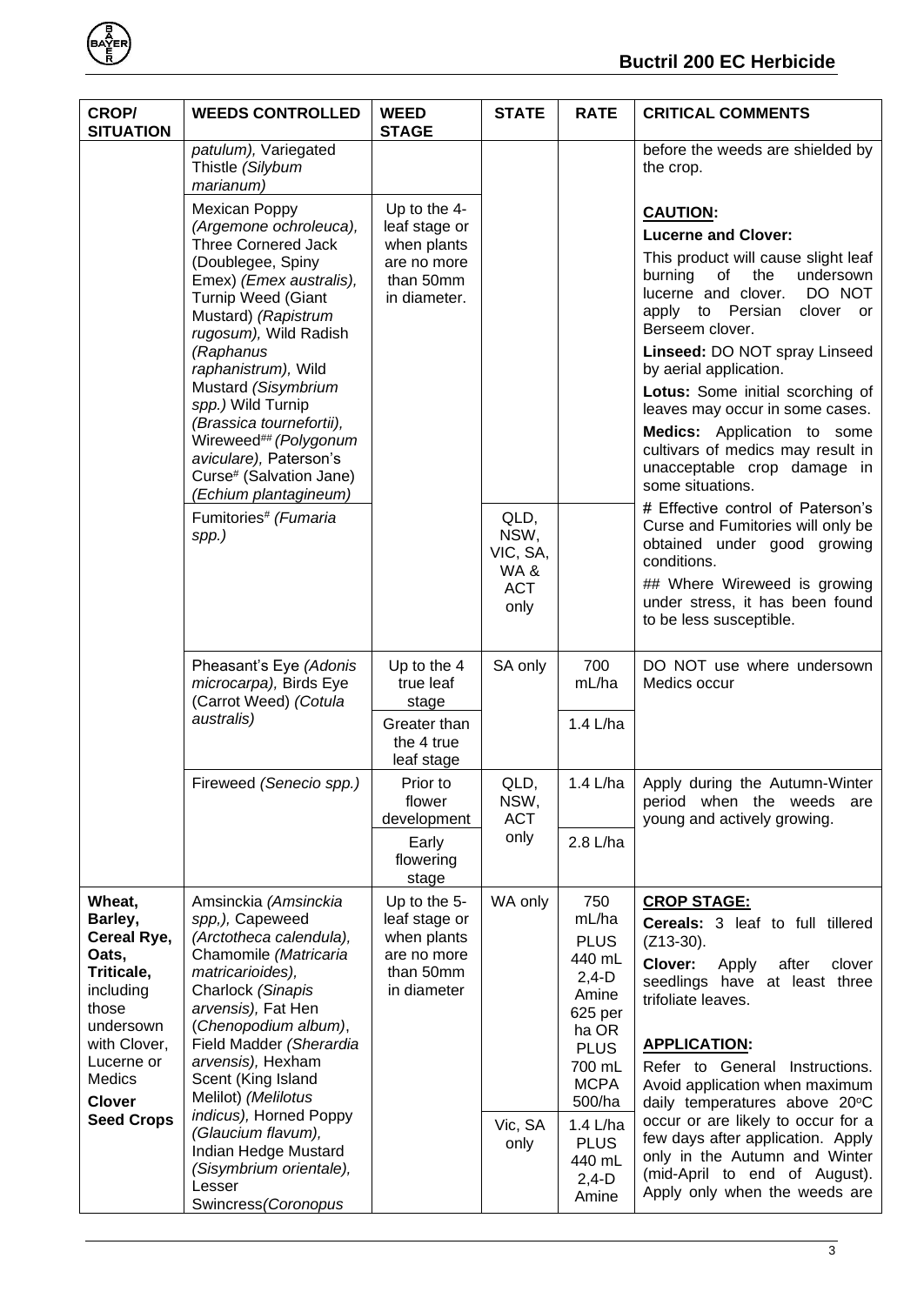

| <b>CROP/</b><br><b>SITUATION</b>                                                                   | <b>WEEDS CONTROLLED</b>                                                                                                                                                                                                                                                                                                                                                                                                                                                                                                                                           | <b>WEED</b><br><b>STAGE</b> | <b>STATE</b>                           | <b>RATE</b>                                                        | <b>CRITICAL COMMENTS</b>                                                                                                                                                                                                                                                                                                                                                                                                                                                                                                                                                                                                                                                                                |
|----------------------------------------------------------------------------------------------------|-------------------------------------------------------------------------------------------------------------------------------------------------------------------------------------------------------------------------------------------------------------------------------------------------------------------------------------------------------------------------------------------------------------------------------------------------------------------------------------------------------------------------------------------------------------------|-----------------------------|----------------------------------------|--------------------------------------------------------------------|---------------------------------------------------------------------------------------------------------------------------------------------------------------------------------------------------------------------------------------------------------------------------------------------------------------------------------------------------------------------------------------------------------------------------------------------------------------------------------------------------------------------------------------------------------------------------------------------------------------------------------------------------------------------------------------------------------|
|                                                                                                    | didymus), Mexican<br>Poppy (Argemone<br>ochroleuca), Mintweed<br>(Salvia reflexa), Purple<br>Calandrinia (Calandrinia<br>menziesii), Paterson's<br>Curse (Salvation Jane)<br>(Echium plantagineum)<br>Rough Poppy (Papaver<br>hybridum), Saffron<br>Thistle (Carthamus<br>lanatus), Shepherd's<br>Purse (Capsella burse-<br>pastoris), Slender<br>Thistle (Carduus<br>tenuiflorus), Turnip<br>Weed (Giant Mustard),<br>(Rapistrum rugosum),<br>Wild Radish (Raphanus<br>raphanistrum)<br><b>Common Peppercress</b><br>(Lepidium africanum)<br><b>Tree Hogweed</b> |                             | Vic only                               | 625 per<br>ha OR<br><b>PLUS</b><br>700 mL<br><b>MCPA</b><br>500/ha | actively growing and before the<br>weeds are shielded by the crop.<br><b>CAUTION:</b><br>Some damage and/or yield loss<br>may occur in Olympic<br>and<br>Shortim wheat cultivars.<br>DO<br>NOT apply to Persian clover or<br>Berseem clover.<br>A slight burning of clover may<br>occur. DO NOT sue 2,4-D or<br>MCPA tank mix if wheat, oats,<br>barley, or triticale are undersown<br>with lucerne, clover or medics<br>unless<br>damage<br>some<br><b>is</b><br>acceptable. This product may be<br>tank mixed with diclofop-methyl<br>for control of Annual Rye Grass<br>and Wild Oats in wheat and<br>barley only. DO NOT use 2,4-D<br>or MCPA tank mix if using a tank<br>mix with diclofop-methyl. |
|                                                                                                    | (Polygonum patulum)<br><b>Black Bindweed</b><br>(Climbing Buckwheat),<br>(Fallopia convolvulus)                                                                                                                                                                                                                                                                                                                                                                                                                                                                   | Up to the 8-<br>leaf stage  | Vic, SA<br>only                        |                                                                    |                                                                                                                                                                                                                                                                                                                                                                                                                                                                                                                                                                                                                                                                                                         |
| Wheat,<br>Oats,<br>Barley,<br>Triticale,<br>alone or<br>with<br>undersown<br>lucerne or<br>clover. | <b>Common Sowthistle</b><br>(Sonchus oleraceus)                                                                                                                                                                                                                                                                                                                                                                                                                                                                                                                   |                             |                                        |                                                                    | <b>APPLICATION:</b><br>Refer to General Instructions.<br>Avoid application when maximum<br>daily temperatures above 20°C<br>occur or are likely to occur for a<br>few days after application. Good<br>coverage of the spray on the<br>weed is essential. Apply only in<br>the Autumn and Winter (mid-April<br>to end of August). For optimum<br>control, apply only when the<br>weeds are actively growing and<br>before the weeds are shielded by<br>the crop.<br><b>CAUTION:</b><br><b>Lucerne and Clover:</b><br>This product will cause slight leaf<br>burning of undersown lucerne<br>and clover. DO NOT apply to<br>Persian<br>clover<br><b>or</b><br><b>Berseem</b><br>clover.                   |
|                                                                                                    |                                                                                                                                                                                                                                                                                                                                                                                                                                                                                                                                                                   | Up to 4<br>leaves           | QLD,<br>Northern<br><b>NSW</b><br>only | 1.4 L/ha                                                           | Strictly for use on small weeds<br>early in crop before shading out.<br><b>CROP STAGE:</b><br>Wheat,<br>Barley,<br>Oats<br>and<br>Triticale: 3 leaf to mid tillering<br>$(Z13-23)$ .<br>Use a minimum spray volume of                                                                                                                                                                                                                                                                                                                                                                                                                                                                                   |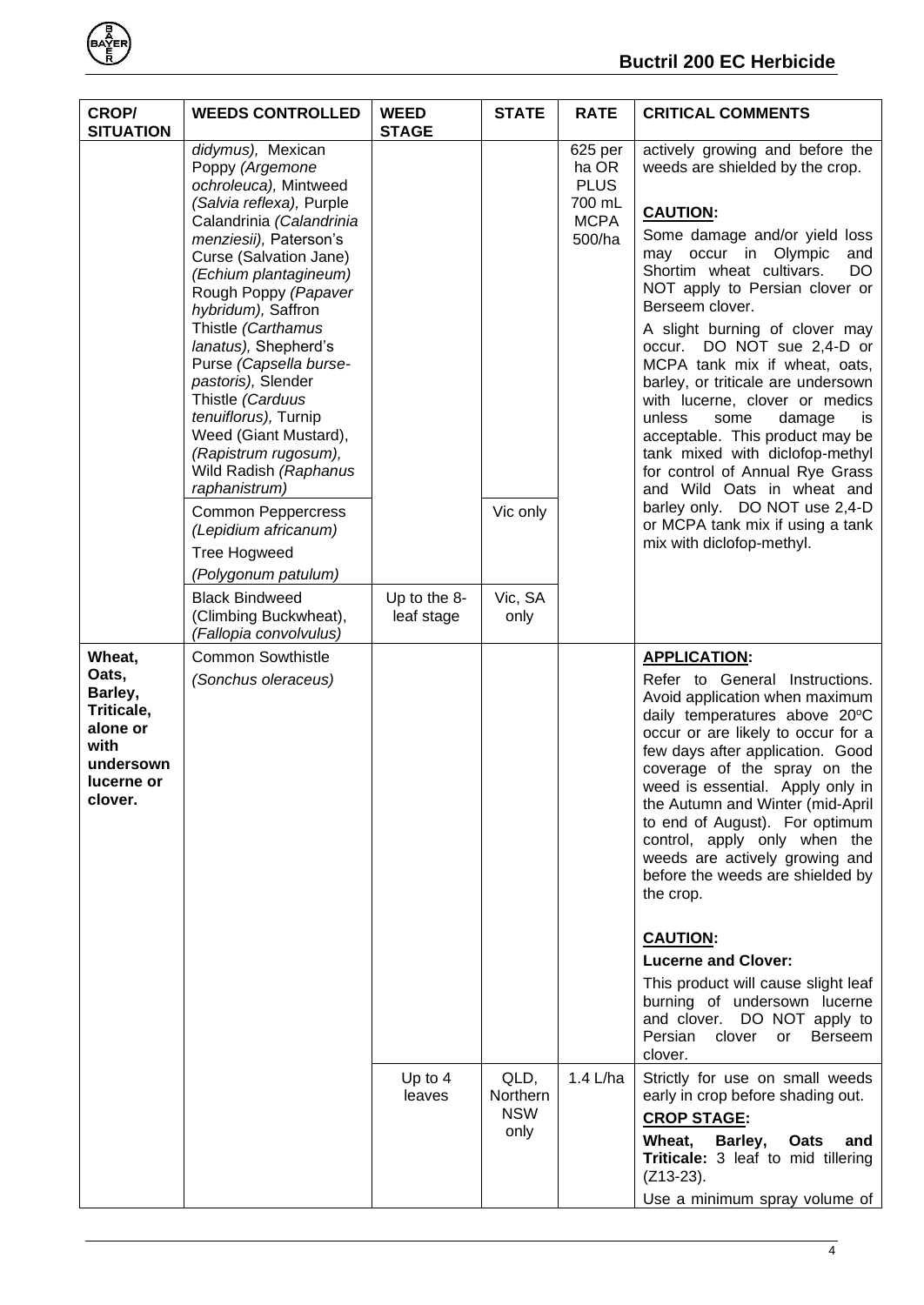

# **Buctril 200 EC Herbicide**

| <b>CROP/</b><br><b>SITUATION</b>                  | <b>WEEDS CONTROLLED</b>                                                                                                                                                                                                                                                                                                | <b>WEED</b><br><b>STAGE</b>                                                              | <b>STATE</b>                                               | <b>RATE</b>                                                               | <b>CRITICAL COMMENTS</b>                                                                                                                                                                                                                                           |
|---------------------------------------------------|------------------------------------------------------------------------------------------------------------------------------------------------------------------------------------------------------------------------------------------------------------------------------------------------------------------------|------------------------------------------------------------------------------------------|------------------------------------------------------------|---------------------------------------------------------------------------|--------------------------------------------------------------------------------------------------------------------------------------------------------------------------------------------------------------------------------------------------------------------|
|                                                   |                                                                                                                                                                                                                                                                                                                        |                                                                                          |                                                            |                                                                           | 70 L/ha. If Group 2 resistance is<br>suspected, or weeds have grown<br>through a previous application of<br>chlorsulfuron, apply 2.1 L/ha.                                                                                                                         |
|                                                   |                                                                                                                                                                                                                                                                                                                        | 4 to 8 leaves                                                                            |                                                            | 2.1 L/ha                                                                  | <b>CROP STAGE:</b>                                                                                                                                                                                                                                                 |
|                                                   |                                                                                                                                                                                                                                                                                                                        |                                                                                          |                                                            |                                                                           | Wheat,<br>Barley,<br>Oats<br>and<br>Triticale: 3 leaf to full tillering<br>$(Z13-30)$ .                                                                                                                                                                            |
|                                                   |                                                                                                                                                                                                                                                                                                                        |                                                                                          |                                                            |                                                                           | This product may cause slight<br>burning<br>leaf<br>of<br>undersown<br>lucerne and clover.                                                                                                                                                                         |
| Wheat,<br>Barley,<br>Oats and<br><b>Triticale</b> | <b>Three Cornered Jack</b><br>(Doublegee, Spiny<br>Emex) (Emex australis),<br>Wireweed (Polygonum<br>aviculare), Variegated<br>Thistle (Silybum<br>marianum)                                                                                                                                                           | Up to the 4-<br>leaf stage or<br>when plants<br>are no more<br>than 50 mm<br>in diameter | QLD,<br>NSW,<br>Tas, SA,<br><b>ACT</b><br>only             | 1.4 L/ha<br><b>PLUS</b><br>440 mL<br>$2,4-D$<br>Amine<br>625 per<br>ha OR | <b>CROP STAGE:</b><br>5 leaf to full tillering (Z15-30).<br>Apply<br>under<br>good<br>growing<br>conditions.<br><b>BOOM SPRAYING:</b>                                                                                                                              |
|                                                   | Fumitories (Fumaria<br>spp.)                                                                                                                                                                                                                                                                                           |                                                                                          | QLD,<br>NSW,<br>ACT,<br>Vic only                           | <b>PLUS</b><br>700 mL<br><b>MCPA</b><br>500/ha                            | Use a minimum of 220L spray<br>per hectare on Black Bindweed<br>when crop is greater than 300<br>mm high.                                                                                                                                                          |
|                                                   | <b>Wild Mustard</b><br>(Sisymbrium spp.),<br>Wild Turnip (Brassica<br>tournefortii)                                                                                                                                                                                                                                    |                                                                                          | QLD,<br>Vic only                                           |                                                                           | <b>CAUTION:</b><br>Some crop damage and/or yield<br>loss may occur in Olympic and                                                                                                                                                                                  |
|                                                   | Cleavers                                                                                                                                                                                                                                                                                                               | $2-4$ stems $+$<br>1-3 whorls or<br>leaves/stems                                         | QLD,<br>Vic,<br>NSW,<br>ACT,<br>Tas only                   |                                                                           | Shortim wheat cultivars.<br>DO.<br>NOT use 2,4-D or MCPA tank<br>mix if wheat, oats, barley, or<br>triticale<br>undersown<br>are<br>with<br>lucerne, clover or medics unless                                                                                       |
|                                                   | <b>Three Cornered Jack</b><br>(Doublegee, Spiny<br>Emex (Emex australis),<br>Wireweed (Polygonum<br>aviculare)                                                                                                                                                                                                         | $4-5$ leaf<br>stage                                                                      | WA only<br>QLD,<br>Vic,<br>NSW,<br>ACT,<br>SA, Tas<br>only | 2.4 L/ha<br><b>PLUS</b><br>440 mL<br>$2,4-D$<br>Amine<br>625 per          | some damage is acceptable.<br>DO NOT apply to medics (WA<br>only). This product may be tank<br>mixed with diclofop-methyl for<br>control of Annual Rye Grass and<br>Wild Oats in wheat and barley<br>DO NOT use 2,4-D or<br>only.<br>MCPA tank mix if using a tank |
|                                                   | Fumitories (Fumaria<br>spp.)                                                                                                                                                                                                                                                                                           |                                                                                          | QLD,<br>NSW,<br>Vic, SA,<br><b>ACT</b><br>only             | ha OR<br><b>PLUS</b><br>700 mL<br><b>MCPA</b><br>500/ha                   | mix with diclofop-methyl.<br><b>APPLICATION:</b><br>Refer to General Instructions.                                                                                                                                                                                 |
|                                                   | <b>Black Bindweed</b><br>(Climbing Buckwheat)<br>Fallopia convolvulus)<br>Chamomile (Matricaria<br>matricarioides), Fat Hen<br>(Chenopodium album),<br>Field Madder (Sherardia<br>arvensis), Lesser<br>Swinecress (Coronopus<br>didymus) Mountain<br>Sorrel (Oxalis<br>acetosella), Purple<br>Calandrinia (Calandrinia | 5-8 leaf<br>stage                                                                        | All<br><b>States</b>                                       |                                                                           | Avoid application when maximum<br>daily temperatures above 20 °C<br>occur or are likely to occur for a<br>few days after application.                                                                                                                              |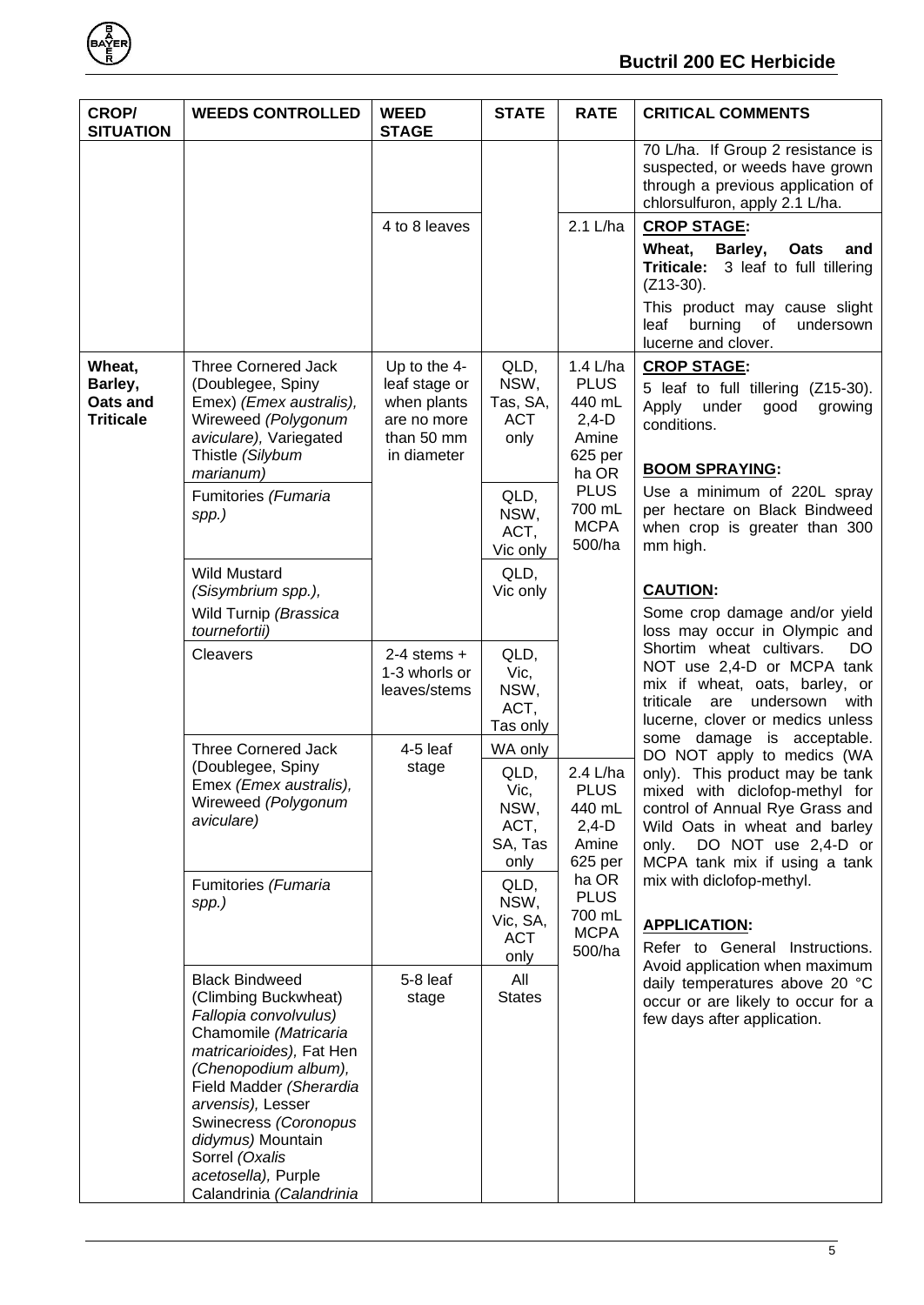

| <b>CROP/</b><br><b>SITUATION</b>                    | <b>WEEDS CONTROLLED</b>                                                                                                                                                                                                       | <b>WEED</b><br><b>STAGE</b>                      | <b>STATE</b>                       | <b>RATE</b>                    | <b>CRITICAL COMMENTS</b>                                                                                                                                                                                                                                                                                                           |
|-----------------------------------------------------|-------------------------------------------------------------------------------------------------------------------------------------------------------------------------------------------------------------------------------|--------------------------------------------------|------------------------------------|--------------------------------|------------------------------------------------------------------------------------------------------------------------------------------------------------------------------------------------------------------------------------------------------------------------------------------------------------------------------------|
|                                                     | menziesii), Paterson's<br>Curse (Salvation Jane)<br>Echium plantagineum),<br>Shepherd's Purse<br>(Capsella<br>bursepastoris), Three-<br>horned bedstraw<br>(Gallium tricornutum),<br>Variegated Thistle<br>(Silybum marianum) |                                                  |                                    |                                |                                                                                                                                                                                                                                                                                                                                    |
| <b>Fallow and</b><br><b>Non-Crop</b>                | Cowvine or Peachvine<br>(ipomoea lonchophylla)                                                                                                                                                                                | Up to 8<br>leaves                                | QLD,<br>NSW,<br><b>ACT</b><br>only | 1.4 L/ha<br>to 2.1<br>L/ha     | Use the low rate for small weeds<br>up to 6 leaves.<br>Complete<br>coverage is essential, plants<br>which are shaded by stubble will<br>not be controlled.<br>Application<br>volumes above 50 L/ha are<br>recommended.<br>The application<br>Glyphosate<br>will<br>provide<br>оt<br>broader spectrum weed control<br>where needed. |
| <b>Pastures</b>                                     | Adonis (Pheasants Eye),<br>Birds Eye (Carrot Weed)                                                                                                                                                                            | Up to 4<br>leaves<br>More than 4<br>leaves       | SA only                            | 700<br>mL/ha<br>1.4 L/ha       | Apply in May-June. Medics may<br>be severely scorched at the low<br>rate and killed at the high rate.<br>Do not apply to polymorpha                                                                                                                                                                                                |
|                                                     | Doublegee, Wild Radish                                                                                                                                                                                                        | Up to $4$<br>leaves                              | WA only                            | 1.5 L/ha                       | medics.<br>Avoid application to<br>clover-based<br>pastures<br>in.<br>temperatures over 20 °C or when                                                                                                                                                                                                                              |
|                                                     | Matricaria                                                                                                                                                                                                                    | Up to 3<br>leaves                                |                                    | 750<br>mL/ha                   | temperatures above 20 °C may<br>follow for some days<br>after<br>application, as seedling mortality<br>may occur and established plants<br>may be damaged.                                                                                                                                                                         |
|                                                     | Fireweed                                                                                                                                                                                                                      | Prior flower<br>bud                              | QLD,<br>NSW,<br><b>ACT</b>         | 1.4 L/ha                       | Apply with low volume boom<br>spray during autumn/winter when<br>weeds are young and actively                                                                                                                                                                                                                                      |
|                                                     |                                                                                                                                                                                                                               | Early<br>flowering                               | only                               | 2.8 L/ha                       | growing.                                                                                                                                                                                                                                                                                                                           |
| Pastures,<br>Roadsides,<br><b>Rights-of-</b><br>way | African Daisy (Senecio<br>pterophorus)                                                                                                                                                                                        | Up to and<br>including the<br>flowering<br>stage | SA only                            | 300<br>mL/per<br>100L<br>water | The plants including the stems,<br>must be thoroughly wet to the<br>point of run-off. Apply when the<br>actively<br>plants are<br>growing.                                                                                                                                                                                         |
|                                                     | Boneseed/Bitou-bush<br>(Chrysanthemoides<br>monillifera)                                                                                                                                                                      | Seedlings<br>only                                | Vic, Tas<br>only                   | 160 mL<br>per<br>100L<br>water | Spraymate Activator should be<br>added as 125 mL per 100L of<br>A follow-up treatment<br>spray.<br>may be necessary for large, well-<br>plants.<br>established<br>Ensure<br>overall<br>weed<br>coverage<br>on<br>seedlings.                                                                                                        |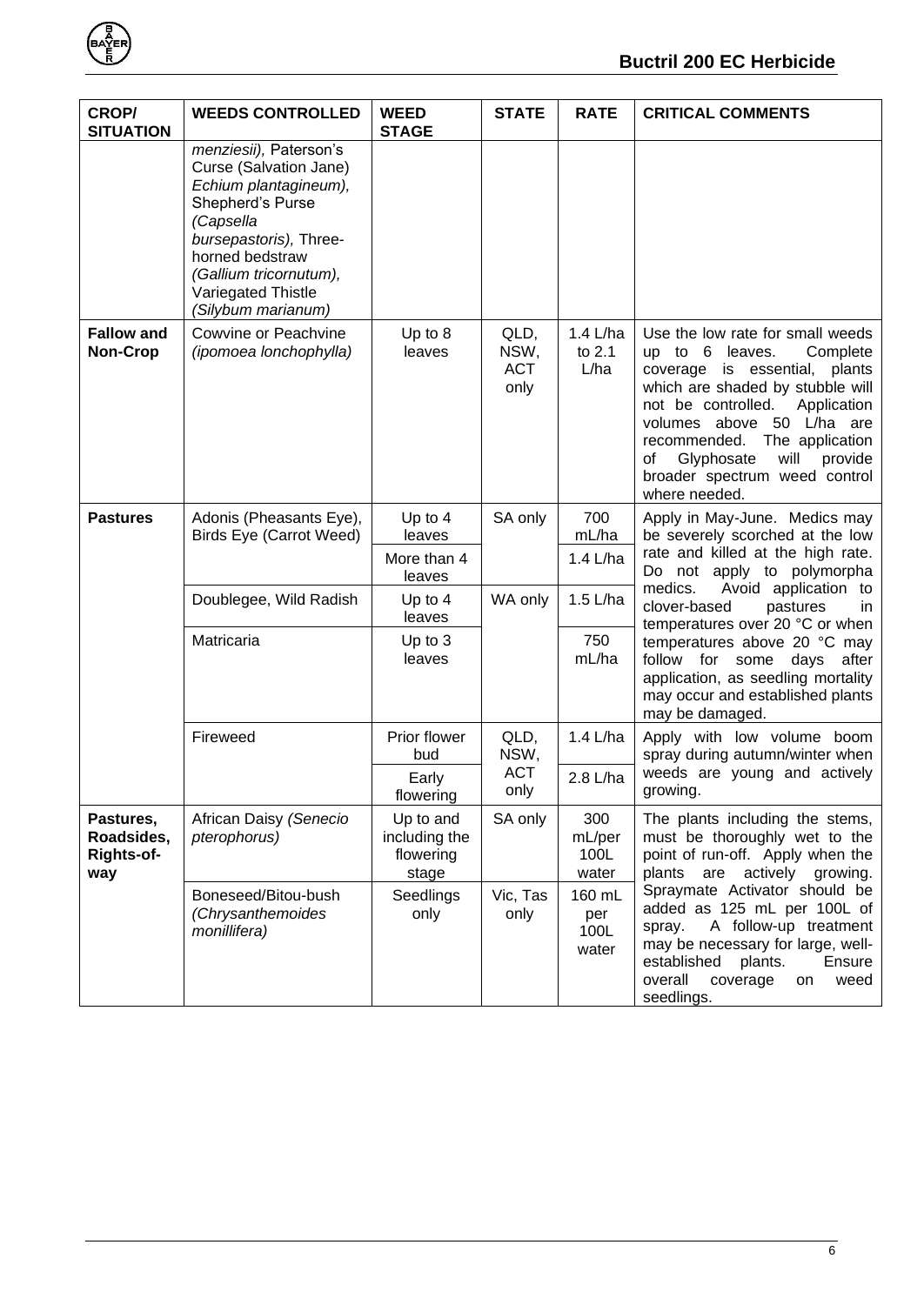

| <b>CROP/</b><br><b>SITUATION</b>                                                                                                            | <b>WEEDS</b><br><b>CONTROLLED</b>                                                                              | <b>STATE</b>      |                                | <b>RATE</b>                          |                                              | <b>CRITICAL COMMENTS</b>                                                                                                                                                                                 |
|---------------------------------------------------------------------------------------------------------------------------------------------|----------------------------------------------------------------------------------------------------------------|-------------------|--------------------------------|--------------------------------------|----------------------------------------------|----------------------------------------------------------------------------------------------------------------------------------------------------------------------------------------------------------|
| <b>Turf</b><br>Established<br>Couch,<br>(including<br>Qld<br>Blue),<br>Buffalo,<br>Bent,<br>Paspalum,<br>Kikuyu,<br>Fescue and<br>Rye lawns | Bindy-eye (Calotis<br>hispidula),<br>Jo-Jo (Onehunga)<br>(Soliva pterosperma),<br>Cudweed<br>(Gnaphalium spp.) | <b>All States</b> | 6.0 L/500<br>L water<br>per ha | High<br>Volume:<br>300mL<br>per/100L | 60 mL<br>per<br>100m2<br>per 15L<br>knapsack | Apply evenly over the<br>area to be treated. Do<br>not mow turf for two<br>days after treatment. A<br>slight<br>browning<br>of<br>especially<br>grasses,<br>Paspalum, may occur<br>under hot conditions. |

**NOT TO BE USED FOR ANY PURPOSE, OR IN ANY MANNER, CONTRARY TO THIS LABEL UNLESS AUTHORISED UNDER APPROPRIATE LEGISLATION.**

#### <span id="page-6-0"></span>**WITHHOLDING PERIODS**

**Crop Harvest: NOT REQUIRED WHEN USED AS DIRECTED Grazing: DO NOT GRAZE OR CUT FOR STOCKFOOD FOR 8 WEEKS AFTER APPLICATION**

#### <span id="page-6-1"></span>**GENERAL INSTRUCTIONS**

Before opening, carefully read Directions for Use, Precautionary and Protection Statements, Storage & Disposal, Safety Directions and First Aid Instructions. Use only at recommended growth stages of crops and weeds. Do not use on crops other than recommended.

#### **Mixing information**

To ensure even mixing, half fill spray tank with clean water and add the required amount of this product. Agitate thoroughly, then add the remainder of the water. Agitate again before spraying commences.

#### **Boom sprayer**

Apply 50 to 200 (WA 50 to 100 Litres) litres of water per hectare. Calibrate the machine before use to ensure that the correct application rate is obtained. Check height of boom above the crop to ensure that the spray is evenly distributed. A minimum of 160 litres and preferably 200 litres of water per hectare is recommended where the weed infestation is heavy or the crop cover is dense.

DO NOT use raindrop or air induction nozzles as coverage of weeds may not be accurate.

#### **Aerial application**

Apply a minimum of 22 litres of water per hectare. Markers should always move upwind before aircraft passes overhead. Application by micronair equipment may give variable results.

#### **Equipment maintenance**

After use wash equipment thoroughly and rinse several times prior to re-use. Wash sprayer thoroughly with clean after use. If using tank mixtures with 2,4-D Amine or MCPA 500 apply with equipment that will not be used in 2,4-D and MCPA susceptible crops, particularly cotton and vines.

#### **Compatibility**

This product may be mixed in the spray tank with one of the following herbicides & insecticides in wheat and barley only: Diclofop Methyl Selective Herbicide, Omethoate, Chlorpyrifos, Dimethoate, 2,4-D Amine, MCPA 500 Chlorsulfuron, Metsulfuron-Methyl, Diflufenican, Glyphosate, Propaquizafop and Dicamba.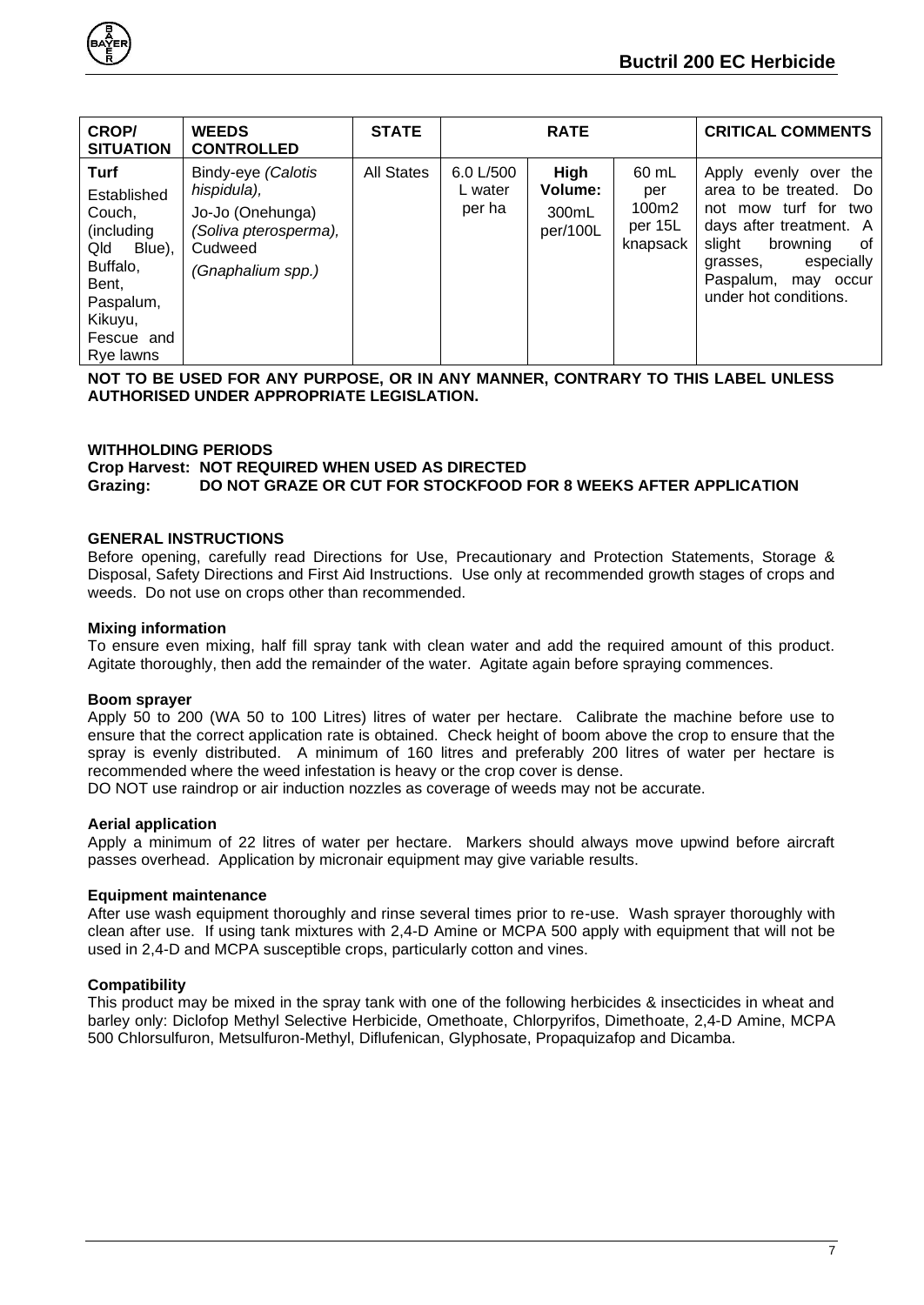

#### <span id="page-7-0"></span>**RESISTANCE WARNING**

**GROUP 6 5HERBICIDE**

Buctril 200 EC Herbicide is a member of the nitrile group of herbicides. The product has the inhibitors of photosynthesis at photosystem II mode of action. For weed resistance management, the product is a Group 6 herbicide. Some naturally occurring weed biotypes resistant to the product and other Group 6 herbicides may exist through normal genetic variability in any weed population. The resistant individuals can eventually dominate the weed population if these herbicides are used repeatedly. These resistant weeds will not be controlled by the product or other Group 6 herbicides. Since the occurrence of resistance weeds is difficult to detect prior to use, Bayer CropScience Pty Ltd accepts no liability for any losses that may result from the failure of this product to control resistant weeds.

# <span id="page-7-1"></span>**PROTECTION OF CROPS, NATIVE AND OTHER NON-TARGET PLANTS**

DO NOT apply under weather conditions, or from spraying equipment, that may cause spray to drift onto nearby susceptible plants/crops, cropping lands or pastures.

**Note:** Maximum daily temperatures at or above 20 °C at application, or on days following treatment may result in seedling mortality and established plants may be damaged.

#### <span id="page-7-2"></span>**PROTECTION OF LIVESTOCK**

Low hazard to bees. May be applied at any time as recommended in the Directions for Use.

#### <span id="page-7-3"></span>**PROTECTION OF WILDLIFE, FISH, CRUSTACEAN AND THE ENVIRONMENT**

Dangerous to fish. Do not contaminate streams, rivers or waterways with the chemical or used containers.

#### <span id="page-7-4"></span>**STORAGE AND DISPOSAL**

Store in the closed, original container in a cool, well-ventilated area. DO NOT store for prolonged periods in direct sunlight.

#### *(Drummuster/not re-usable packs)*

Triple rinse containers before disposal. Add rinsings to spray tank. DO NOT dispose of undiluted chemicals on site. If recycling, replace caps and return clean containers to recycler or designated collection point. If not recycling, break, crush, or puncture and deliver empty packaging to an approved waste management facility. If an approved waste management facility is not available, bury the empty packaging 500 mm below the surface in a disposal pit specifically marked and set up for this purpose, clear of waterways, desirable vegetation and tree roots, in compliance with relevant Local, State or Territory government regulations. DO NOT burn empty containers or product. Do not re-use empty containers for any other purpose.

#### *(Schutz/returnable/re-usable packs)*

If tamper evident seals are broken prior to initial use then the integrity of the contents cannot be assured. Empty container fully into application equipment by pumping through the dry-break connection system. Do not attempt to unscrew the valve or breach the locked filling point. Do not contaminate the container with water or other foreign material. Ensure that the coupler, pump, meter and hoses are disconnected, triple rinsed with clean water and drained after each use. Contact point of purchase to arrange return or collection of empty containers. This container remains the property of Bayer CropScience Pty Ltd.

#### *(1000 L)*

If tamper evident seals are broken prior to initial use then the integrity of the contents cannot be assured. Empty product fully into application equipment. Do not attempt to breach the valve system or filling point, or contaminate the container with water or other products. Ensure that equipment used in transfer of the product is disconnected, triple rinsed with clean water and drained after each use. When the container is empty, close all caps and valves and return the container to the point of purchase. Do not re-use empty container for any other purpose.

#### <span id="page-7-5"></span>**SAFETY DIRECTIONS**

Product is poisonous if inhaled or swallowed. May irritate the eyes and skin. Avoid contact with eyes and skin. Do not inhale spray mist. When preparing spray, wear elbow length PVC gloves and face shield. After use and before eating, drinking or smoking, wash hands, arms and face thoroughly with soap and water. After each day's use, wash gloves and face shield.

#### <span id="page-7-6"></span>**FIRST AID**

If poisoning occurs, contact a Doctor or Poisons Information Centre. Phone Australia 13 11 26. If swallowed, DO NOT induce vomiting.